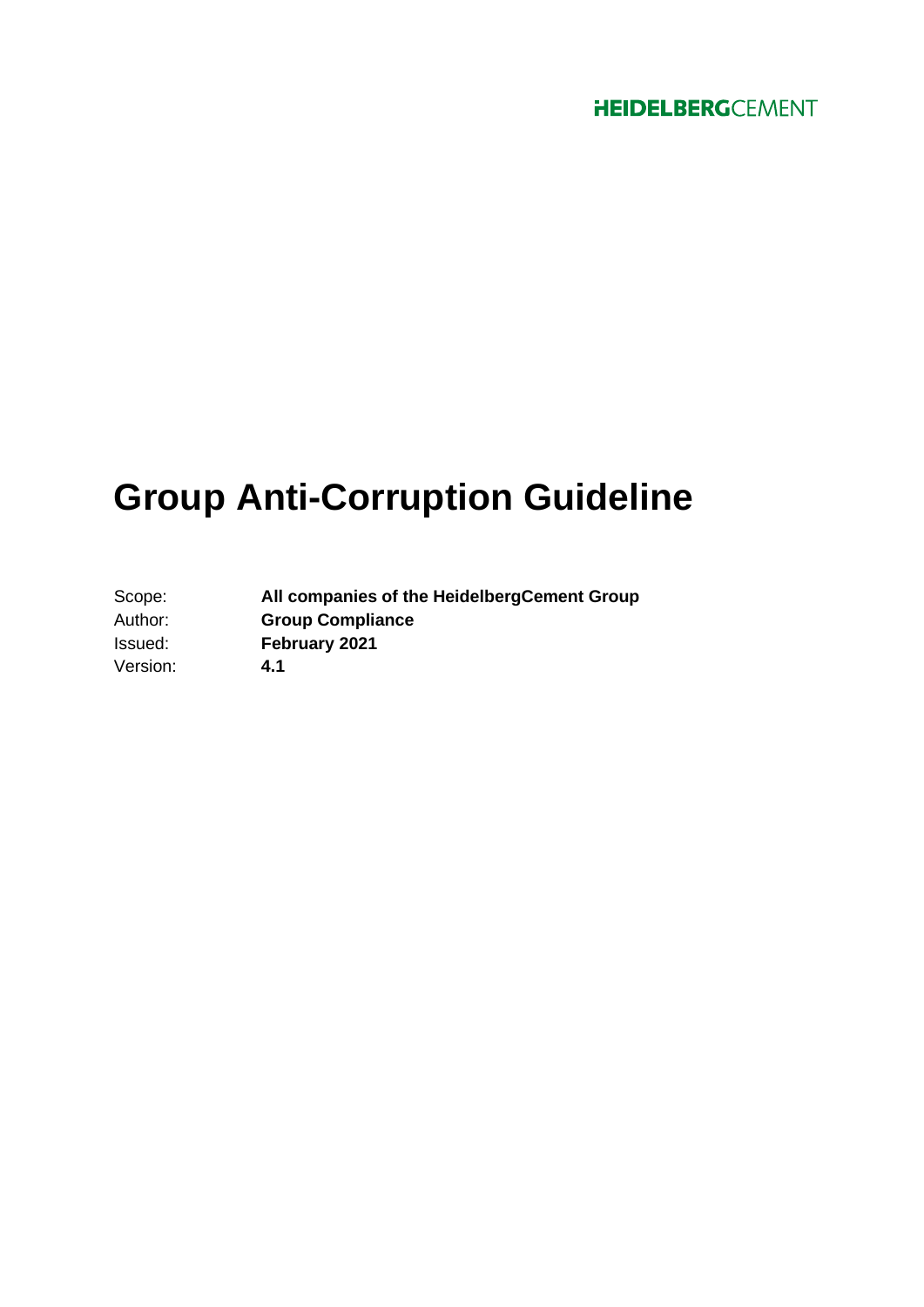# **Table of contents**

| $\mathbf 1$    |                                                                       |  |
|----------------|-----------------------------------------------------------------------|--|
| 2 <sup>1</sup> | Gifts from suppliers, service providers or other business partners  4 |  |
| 3 <sup>1</sup> | Gifts to employees of customers or other business partners  6         |  |
| 4              |                                                                       |  |
| 5              |                                                                       |  |
| 6              |                                                                       |  |
| $\overline{7}$ |                                                                       |  |
| 8              |                                                                       |  |
| 9              |                                                                       |  |
| 10             | Personnel rotation, two-person integrity, documentation  11           |  |
| 11             |                                                                       |  |
| 12             |                                                                       |  |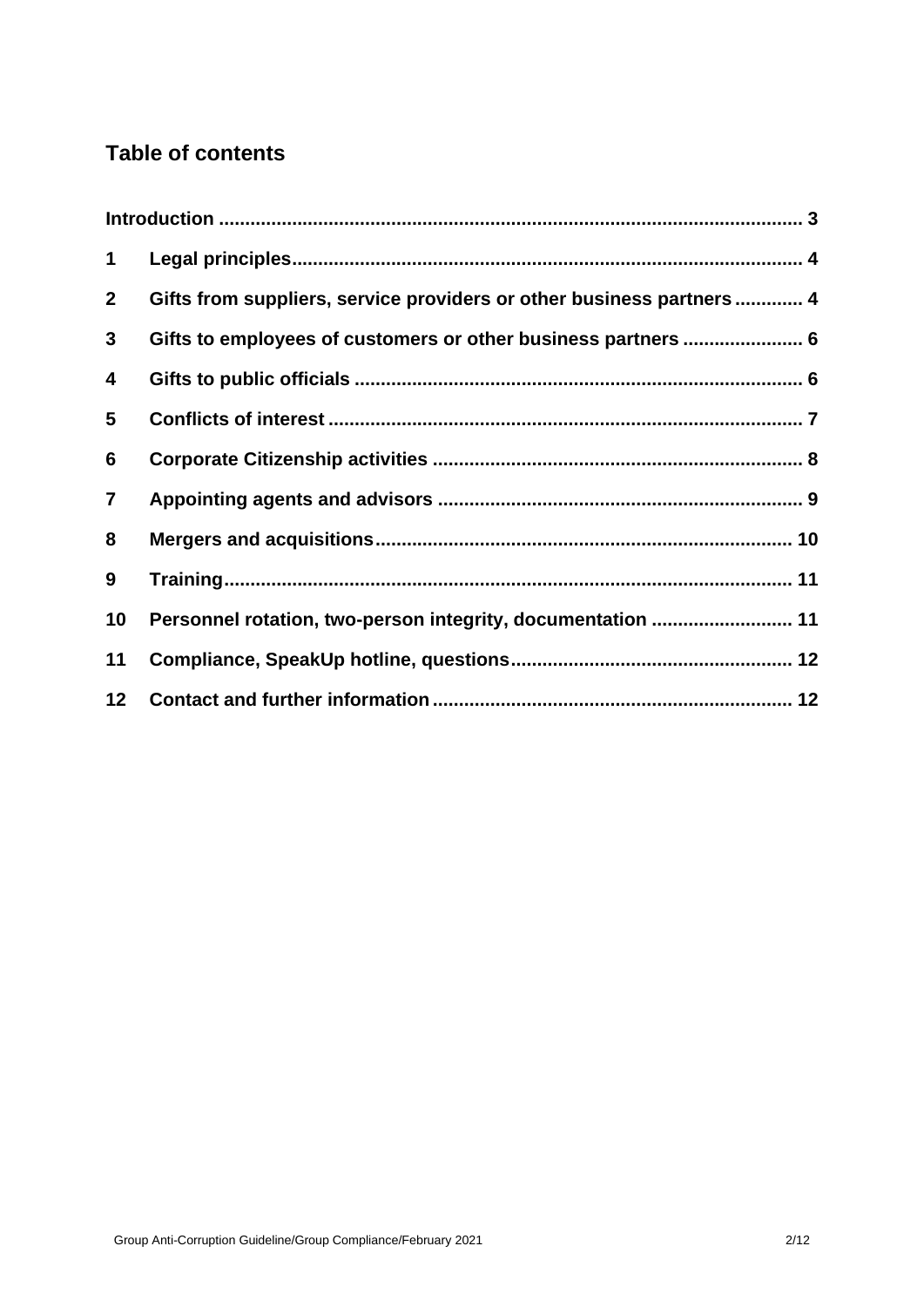#### <span id="page-2-0"></span>**Introduction**

One of the goals of the HeidelbergCement Group's compliance programme is to prevent corrupt behaviour by Group companies and employees. Sections 2.3-2.5 of the Code of Business Conduct ("Anticorruption", "Gifts, hospitality and benefits", Conflicts of interest") set forth general anticorruption principles. This Guideline is part of the Group compliance programme and gives guidance to employees by providing additional detail on this important topic. This Guideline was first adopted by the Managing Board and came into effect on 1 October 2007. This version replaces the previous one and takes effect following its publication on the HeidelbergCement Intranet in February 2021. The Guideline and the policy it contains of preventing corrupt behaviour apply to all companies of the HeidelbergCement Group<sup>1</sup>.

This Guideline speaks not only to corruption punishable by relevant penal laws, but addresses and prohibits unethical behaviour, even if this conduct is not a punishable criminal offence. This approach is based on the principle that it is important to avoid even the suggestion that a business or governmental decision might have been influenced by the acceptance or granting of an advantage, be it personal or for any third party.

Special compliance guidelines (e.g. purchasing, tax, treasury, etc.) might specify additional requirements.

This Guideline is addressed to all employees<sup>2</sup> who have responsibilities in which corruption could occur, particularly

- employees involved in procurement, i.e. purchasing employees as well as engineers who are in charge of determining the types of goods and services to be purchased and their specifications;
- employees of specialist departments that use external service providers such as attorneys, accountants, auditors, consultants, etc.;
- employees of departments that are responsible for obtaining governmental permits of all kinds and other approvals;
- sales employees:
- employees involved in corporate acquisitions; and
- employees involved in Corporate Citizenship activities (sponsorships, donations, etc.) that accompany HC CAPEX projects.

Failure to comply with the provisions of this Guideline may subject an employee to disciplinary actions including termination of employment.

<sup>1</sup> HeidelbergCement AG and all companies which are directly or indirectly controlled by HeidelbergCement AG; for joint entities the definition and the rules of the Group Compliance Policy apply as well for this Guideline

<sup>&</sup>lt;sup>2</sup> Throughout this Guideline the term "employees" is used for all persons with a professional function in the company (incl. directors, managers, officers, temporary staff, etc.)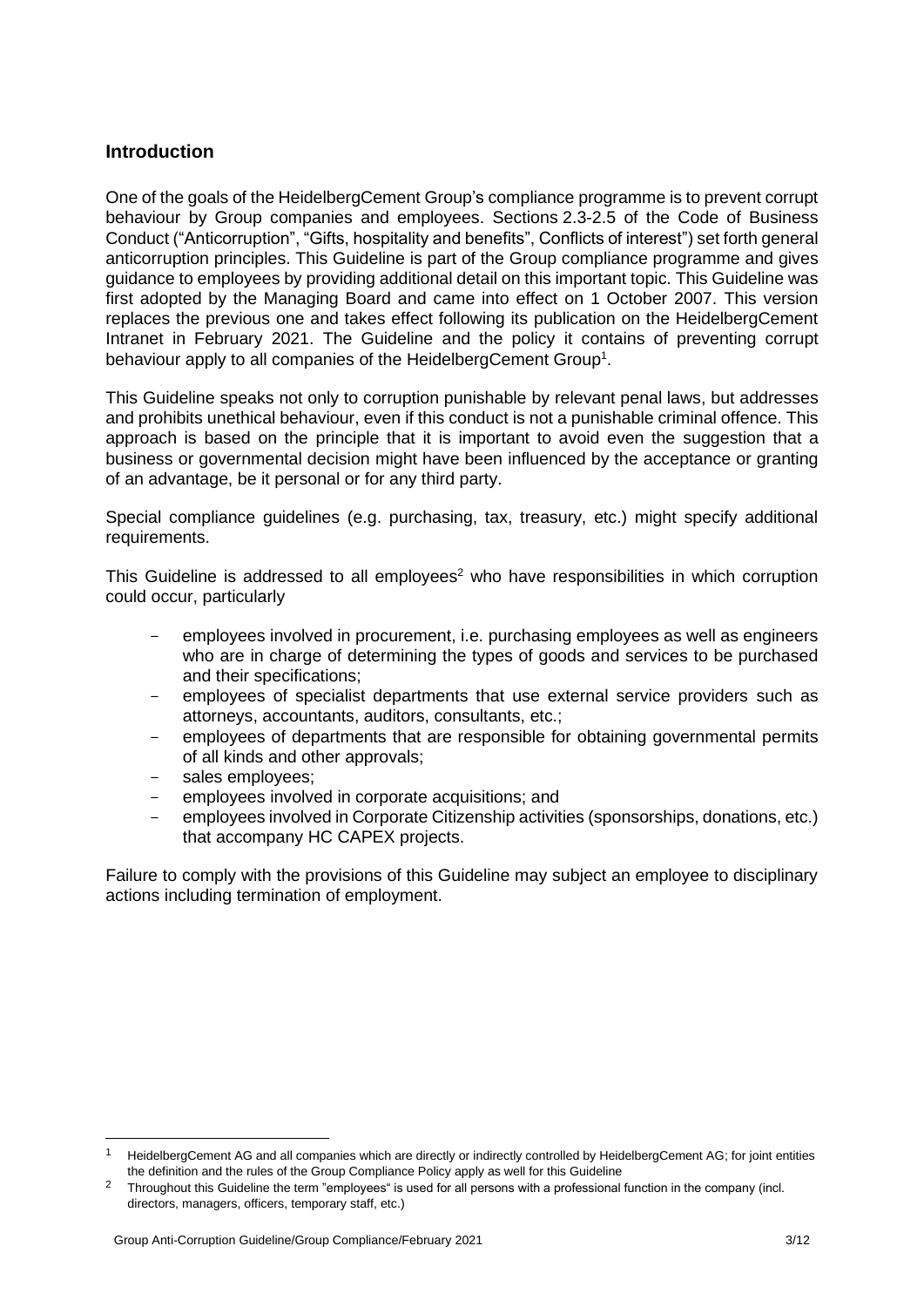# <span id="page-3-0"></span>**1 Legal principles**

- 1.1 Corruption is a punishable offence in most countries in which the HeidelbergCement Group operates. However, the activities constituting corruption which are punishable by law often vary among countries. For example, in certain countries only the bribery of public officials is punished and not, as in other countries, bribery between business partners as well as the bribery of public officials.
- 1.2 Criminal bribery in business dealings may be committed actively or passively. Both, the person or company, offering the bribe and the person receiving it may be punished. Bribery is defined as the direct or indirect offering, promising, authorising or granting, or the requesting or accepting, of a personal advantage of any nature in the expectation of a specific behaviour (positive act or omission, fair or unfair) in favour of the person giving the bribe, the company on whose behalf this person is acting, or a third party.
- 1.3 Bribery is a criminal offence and several jurisdictions provide for extraterritorial applicability of their national laws. Thus, it does not matter if an offence is committed within the country whose laws are being applied to an individual based on his/her nationality or outside that country. One offence may be subject to several jurisdictions. Punishment of individuals can include fines, prison sentences of up to several years, privation of certain rights, and confiscation of property; companies on whose behalf a person is offering, promising, authorising or granting bribes can be subject to criminal or administrative fines, confiscation of illegal benefits or may face administrative consequences.
- 1.4 If personal advantage or advantage for a third party is given, offered, promised, authorised or granted to a public official<sup>3</sup> in connection with an official act, this constitutes bribery in office. In addition to the consequences described in the previous paragraph, companies on whose behalf a person is offering bribes can also be prohibited from accepting or bidding for public contracts.
- 1.5 The act of bribery also constitutes a criminal breach of trust if the person offering, promising, authorising or granting the bribe acts outside his or her authority to dispose off the company's assets or spend company's funds and thereby harms the company.

# <span id="page-3-1"></span>**2 Gifts from suppliers, service providers or other business partners**

- 2.1 Companies of the HeidelbergCement Group are important customers for suppliers and service providers ("Suppliers"). At times, employees, in particular those with procurement responsibilities, may receive unethical and improper offers by Suppliers or other business partners. The following paragraphs in this section apply to all employees, in particular to those involved in a procurement process.
- 2.2 Suppliers must be selected only on a competitive basis. Attempts by Suppliers to influence employees of the HeidelbergCement Group in their procurement decisions by means of any kind of gifts, benefits or gratuities are not tolerated, be it personal or for a third party. Suppliers must be advised not to attempt to influence HeidelbergCement Group company

Throughout this Guideline the term "public officials" refers to the OECD definition (OECD, 2006, Annual Report on the OECD Guidelines for Multinational Enterprise): "These include people who hold a legislative, administrative or judicial office (either appointed or elected); any person exercising a public function, including for a public agency or a public enterprise (e.g.a state owned enterprise); any official or agent of a public international organisation."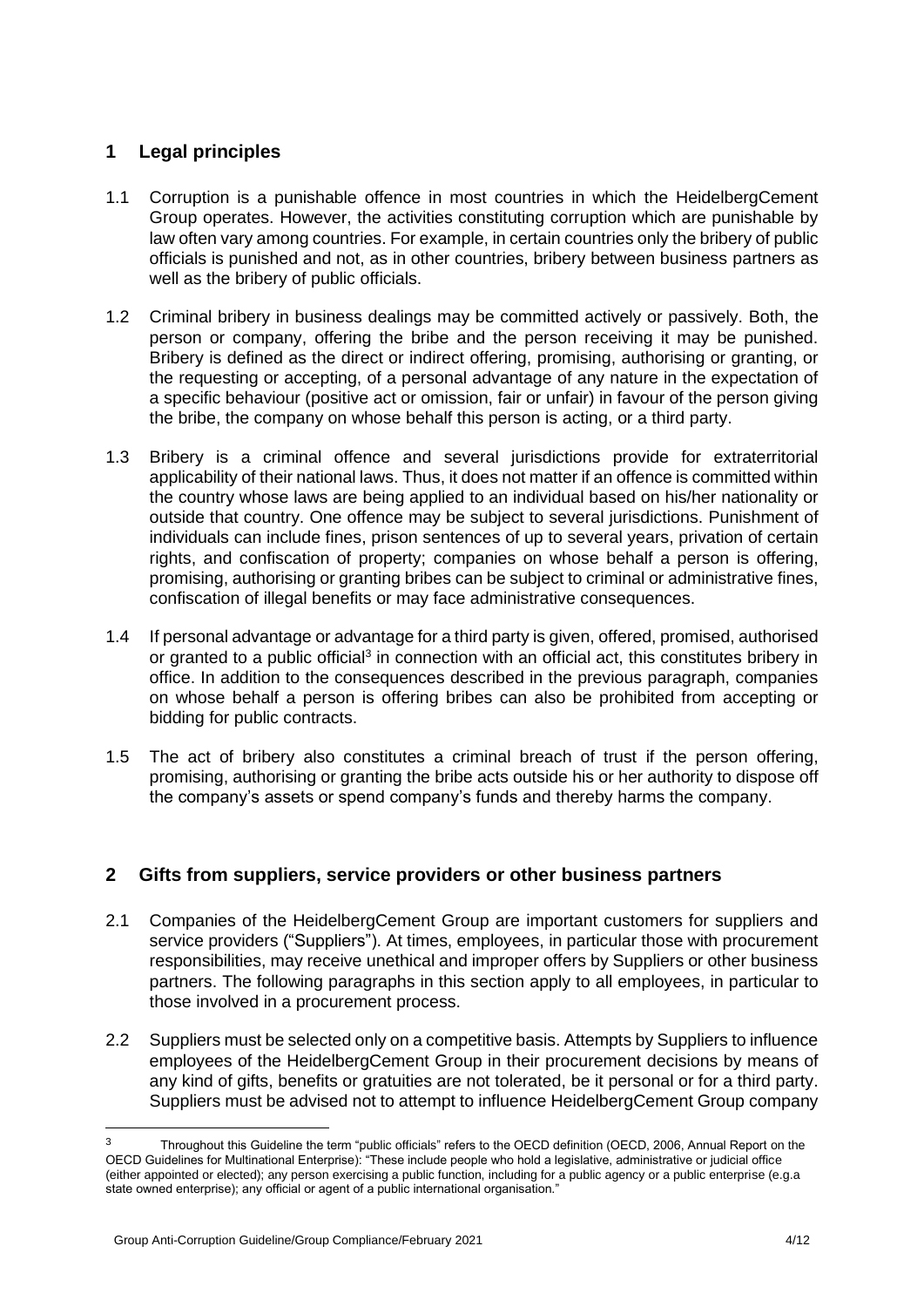employees in this way and a warning must be given in the event of a violation. If the violation is serious or violations are repeated, a freeze on orders must be imposed. Suppliers who violate this rule seriously or repeatedly must be identified to Group Purchasing.

2.3 Except as listed below, employees of Group companies are prohibited, either directly or indirectly, from accepting gifts or any other unjustified benefit or thing of value including any type of gratifications (e.g. loans, commission, valuable security or other property or interest in property, employment, release from or discharge of any obligation or other liability, any other service, favour or advantage, etc.).

Exceptions are gifts or hospitality where

- they occur infrequently (once or twice per year per business partner),
- they are of insignificant monetary value as defined below in section 2.4,
- they arise only out of ordinary corporate hospitality and customary business practices,
- their acceptance does not violate any laws or regulations, and
- there is no reasonable possibility or potential inference that the decision to enter into a contract with the Supplier was influenced by the receipt of such gifts or hospitality.

Thus, the following gifts and invitations can generally be accepted, depending on the individual situation:

- promotional gifts (e.g. ballpoint pens, calendars, note pads, coffee mugs, shirts or other simple articles of clothing, etc.) and other gifts of insignificant monetary value in general, and
- occasional invitations for business meals, as long as the invitation has a business purpose, (e.g. it takes place in the context of a business meeting) and the value of the business meal is appropriate to the invited person's position in the company.

Explicitly prohibited are any acceptance of gifts, benefits, gratuities and invitations if there is any risk of their influencing the behaviour of the accepting employee in an improper way (e.g. if any relation between the acceptance of a gift, benefit, gratuity or invitation and placement of an order or contract conclusion could be construed).

Special caution is required if invitations include the coverage of travel or accommodation expenses or the costs of an accompanying spouse or travel companion. It is principally prohibited to accept the coverage of such costs by a Supplier except for cases where it follows social or cultural obligations (e.g. invitation to a ball where accompaniment by a spouse/companion is required). Exceptions are subject to prior approval by the employee's supervisor.

- 2.4 As a rule, "insignificant monetary value" means the value does not exceed the cost of an ordinary business meal. In exceptional cases and only with the documented approval of the relevant supervisor, gifts, gratuities, benefits or invitations beyond this limit can be considered to have insignificant monetary value. In any case, bear in mind that in most countries gifts, benefits, gratuities and invitations above a certain amount are considered to be taxable income; naturally, the relevant tax laws and regulations must be observed.
- 2.5 Accepting money or equivalents (e.g. gift cards or gift certificates for specific stores) for personal use or for a third party is always prohibited. The employee must immediately report any such attempt to his or her supervisor. In the event of non-compliance by the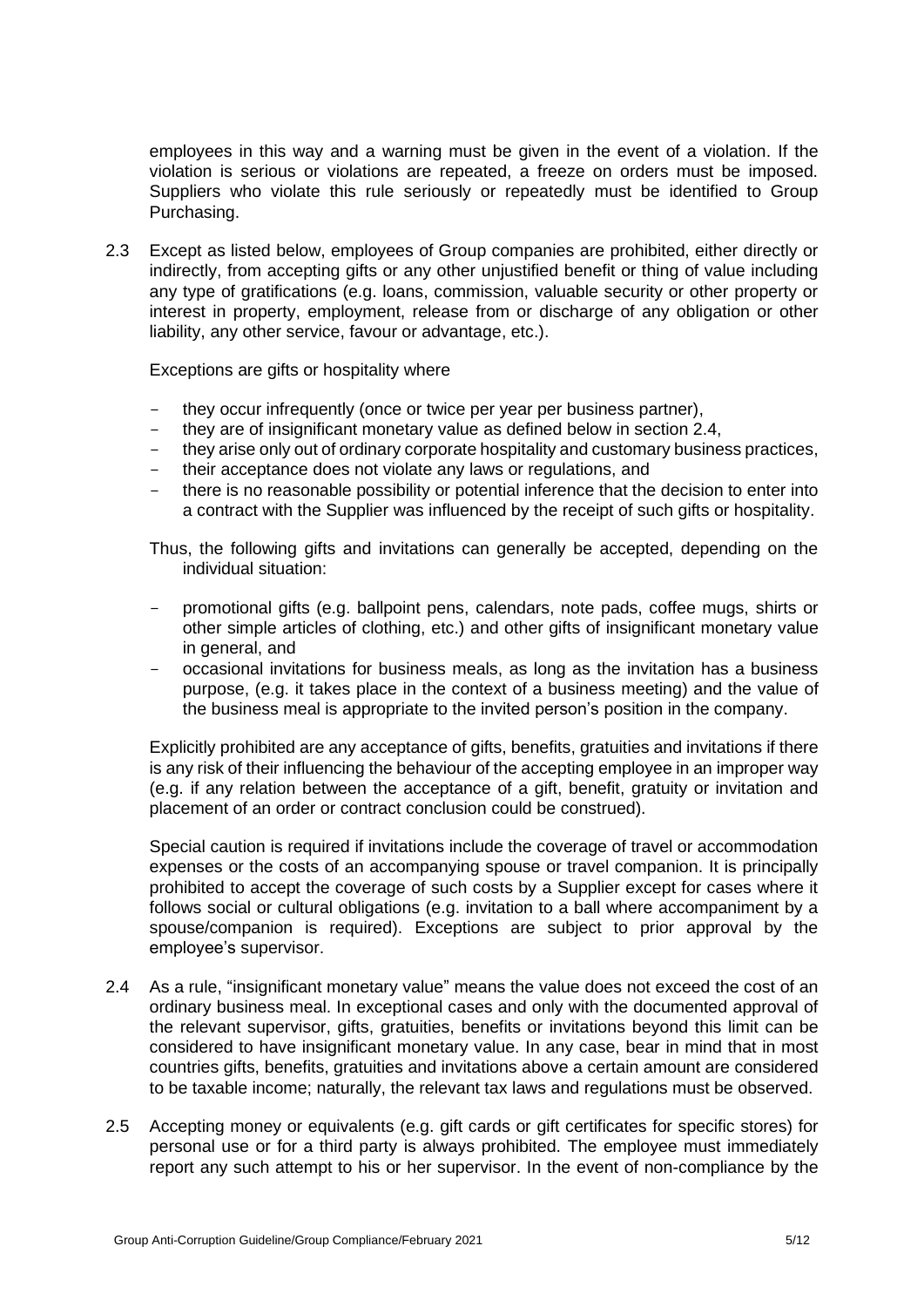immediate supervisor the employee shall report it to the next higher level or to the compliance hotline (SpeakUp).

- 2.6 Occasional invitations (once or twice per year per business partner) for events such as sporting events, concerts, cultural events, trade fairs, or conferences may only be accepted under the following conditions:
	- there is a direct business purpose (but no direct relation with current contract negotiations),
	- that the employee is accompanied by the business relationship contact person, and
	- the value of the ticket is appropriate to the invited person's position in the company.

The acceptance of such an invitation is subject to approval by the employee's supervisor. The coverage of travel or accommodation costs by the inviting company must normally be declined as well as the invitation of spouses/companions. Exceptions require explicit prior approval by the employee's supervisor.

2.7 If a gift, benefit, gratuity or invitation may not be accepted because of these rules, the intended recipient shall politely decline it and refer to this Guideline. If a gift has already been delivered, it shall be returned. When this isn't possible either then the recipient needs to report it to his supervisor and request instructions what to do.

#### <span id="page-5-0"></span>**3 Gifts to employees of customers or other business partners**

The HeidelbergCement Group expects that our customers or other business partners will not want their employees to be influenced in their purchasing decisions by personal gifts. For this reason, gifts, invitations, and other gratuities to employees of customers or other business partners must be limited so that such gifts are not likely to influence the customer's purchasing decision. Gratuities that go beyond promotional gifts and invitations to ordinary business meals are only permissible if the supervisor of the customer's/business partner's employee or competent body is informed and approves of the gift. In principle, the same rules apply for gifts to employees of customers as for the acceptance of gifts from suppliers and services providers as outlined in section 2. Remember that providing money or equivalents is always prohibited and that it is not permitted to invite customers to adult entertainment venues.

These rules apply equally to the act of offering promising**,** authorising or granting gifts or invitations to persons with whom the customer's/business partner's employee is closely linked (e.g. a family member) or other third parties.

#### <span id="page-5-1"></span>**4 Gifts to public officials**

4.1 The rules described in section 2 also apply to gifts, benefits, gratuities or invitations offered, promised, authorised or granted to public authorities and government officials for their personal benefit or the personal benefit of any related third party. In fact, some governmental agencies or departments have strict rules prohibiting all gifts, invitations, and other gratuities, even if of insignificant monetary value. Employees of HeidelbergCement Group companies are urged to be extremely careful and avoid any impression that a personal gift to a public official is intended to influence that individual in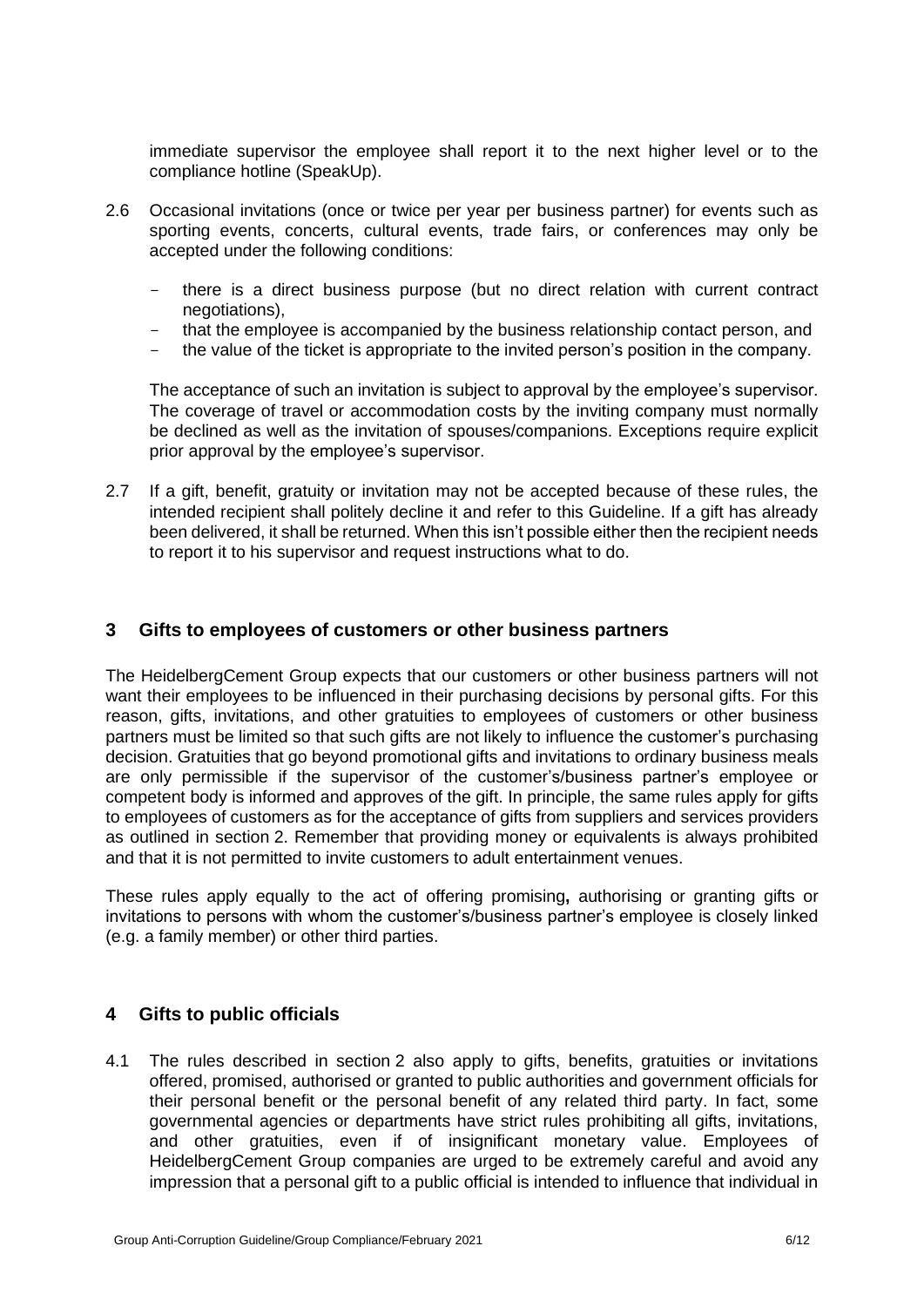order to act or refrain from acting in any way in the performance of official duties. All employees are therefore prohibited from taking any action or measure that could give this impression. Thus, it is principally prohibited to give, offer, promise, authorise or grant, directly or indirectly, money or equivalents, or gifts, benefits or gratuities of any kind to public officials or to persons with whom the public official is closely linked (e.g. family members) or third parties. Any exceptions are subject to prior approval by the responsible company officer and the compliance officer of the respective country. Invitations for ordinary business meals for public officials require prior approval by the employee's supervisor. Snacks, coffee or other beverages during meetings as part of ordinary corporate hospitality are allowed if in compliance with the law and regulations.

- 4.2 This instruction may not be circumvented by giving, offering, promising, authorising or granting money or equivalents, or gifts, benefits or gratuities of any kind to persons, companies or institutions with which the public official is linked in any way whatsoever.
- 4.3 Payments or non-cash equivalents, invitations, gifts, gratuities or benefits of any kind with the purpose to secure or speed up any routine actions by government officials or private sector employees (also known as facilitation payments) are always prohibited.
- 4.4 In particular, it is forbidden to give, directly or indirectly, any illicit advantage or favours to a public official performing inspections on the HeidelbergCement business offices, premises or plants in order to influence the inspector's opinions and decisions. The rules of this Guideline must be applied to every type of inspection/audit including, but not limited to tax, custom duties, technical, quality, health and safety, antitrust, environmental inspections and other types of inspections/audits carried out by public officials and/or private accredited entities acting for or on behalf of public bodies in order to grant licenses, permits, authorisations, concessions. At the end of the inspection an internal report must be prepared in order to document the transparency and traceability of the inspection.
- 4.5 Political contributions to candidates for public office are only permitted if this is allowed under relevant law (whether international, national, state or local law) and the policy of the HeidelbergCement Group company making the contribution.

# <span id="page-6-0"></span>**5 Conflicts of interest**

A conflict of interest exists when an employee's private interest is in conflict with the interests of the Group in a given professional engagement. In all situations in which outside activities, personal or financial interests may conflict with those of the Group, all employees are expected to fully disclose them. No employee shall take part in any business activities of the Group where the employee may be influenced by personal relations that are, or may be, construed as a hindrance to objective decision taking.

Where possible employees must avoid personal interests that conflict with the employee's loyalty and responsibility owed to HeidelbergCement. All employees must discharge their responsibilities solely on the basis of what is in the best interest of the Group and independent of personal considerations or relationships. Employees are expected to adhere to both the letter and spirit of this policy and to disclose any relationship to their immediate supervisor that might give raise to conflicts of interest.

5.1 All employees are expected to maintain impartial relationships with customers and suppliers and only to act in the best interest of HeidelbergCement. In addition, they shall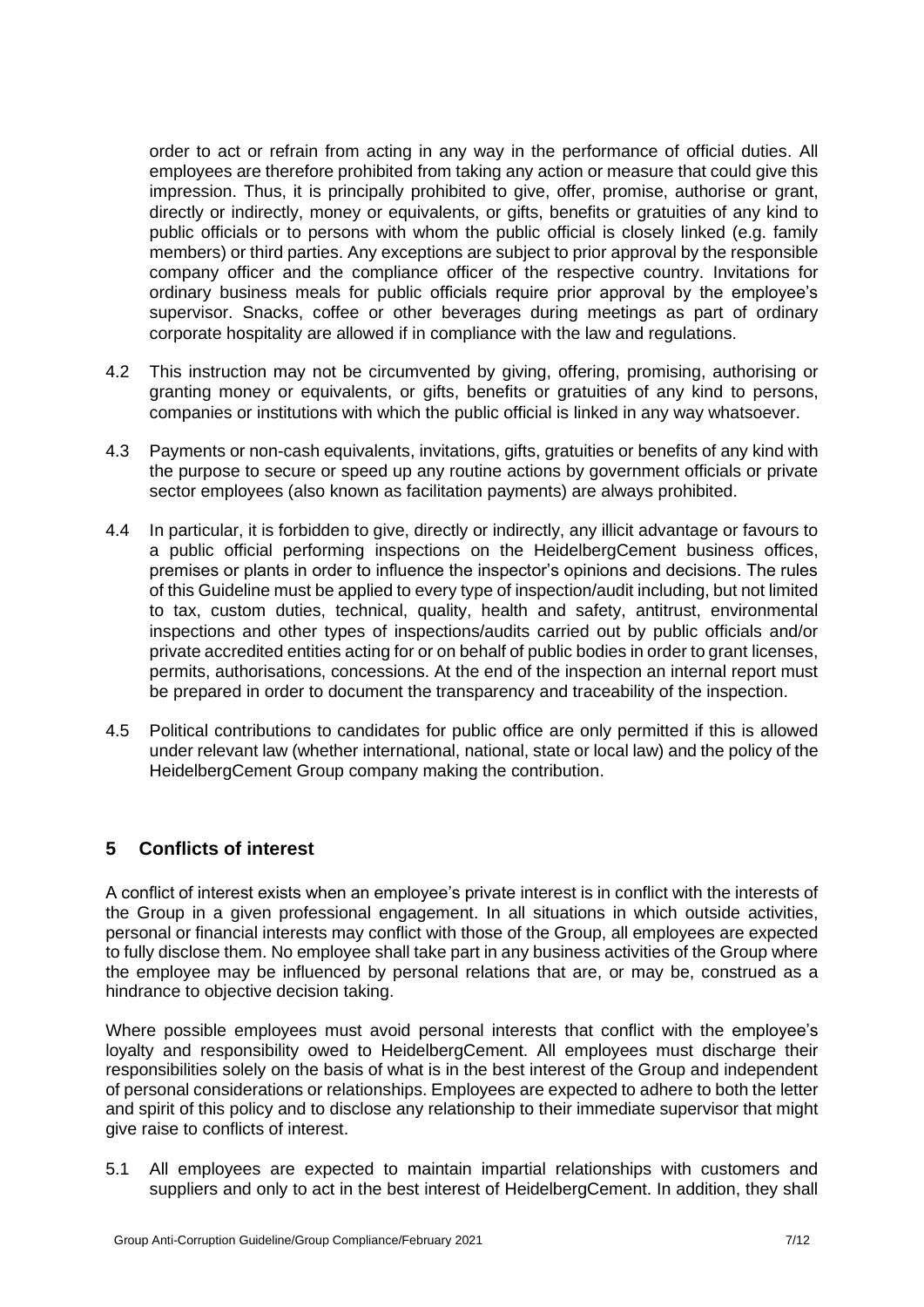not have an interest in any supplier or customer. Disclosure shall be made to the responsible company officer if any employee or member of his family (employee's spouse, children or any other immediate family member) has or acquires, by gift, inheritance or otherwise, an interest in a supplier's or customer's business; this does not apply to ownership of less than 0.5 per cent of the stock of a publicly traded company.

5.2 No employee shall have an interest in companies whose products compete with any of the Group's product lines (i.e. cement, concrete, aggregates or other building materials). All employees are expected only to act in the best interest of the Group. Disclosure shall be made to the responsible company officer if any employee or member of his family (employee's spouse, children or any other immediate family member) has or acquires, by gift, inheritance or otherwise an interest in a competing business; this does not apply to ownership of less than 0.5 per cent of the stock of a publicly traded company. In addition, employees shall not perform services of any kind for any competitor of the Group. Disclosure shall be made to the responsible company officer if an employee's spouse, children or any other immediate family member performs services for any competitor of HeidelbergCement.

#### <span id="page-7-0"></span>**6 Corporate Citizenship activities**

As a leading global building materials company, HeidelbergCement recognises its social responsibilities and makes the strongest commitment in areas where it has the most expertise and can achieve the best impact for society. Thus, HeidelbergCement supports projects for public benefit, e.g. by means of sponsorships or donations, in the following areas:

- building, architecture, infrastructure;
- environment, climate, biodiversity;
- education, training, culture.

However, such Corporate Citizenship activities can also be considered as a form of attempted influence (e.g. on permits, approvals), in particular in the course of an investment project (M&A, brownfield, greenfield, etc.). To make sure that the perception of non-compliant behaviour in the context of investment projects does not arise, the following rules have to be observed:

- 6.1 All applicable legal regulations on sponsorship and donations as well as internal company policies and guidelines must always be met - both in the country in which the resources are provided, as well as in the country in which they are used. In addition, such activities must be in line with the provisions of the Corporate Citizenship Policy and clearly serve the public interest.
- 6.2 It has to be ensured that no inappropriate competitive advantages for a HeidelbergCement Group company result from such Corporate Citizenship activities.
- 6.3 Such activities must not bear any personal material advantages for public officials who are entrusted with permitting an investment by any HeidelbergCement Group company, or third parties being linked in any way whatsoever with these individuals.
- 6.4 Such activities must not support individuals or profit-making projects.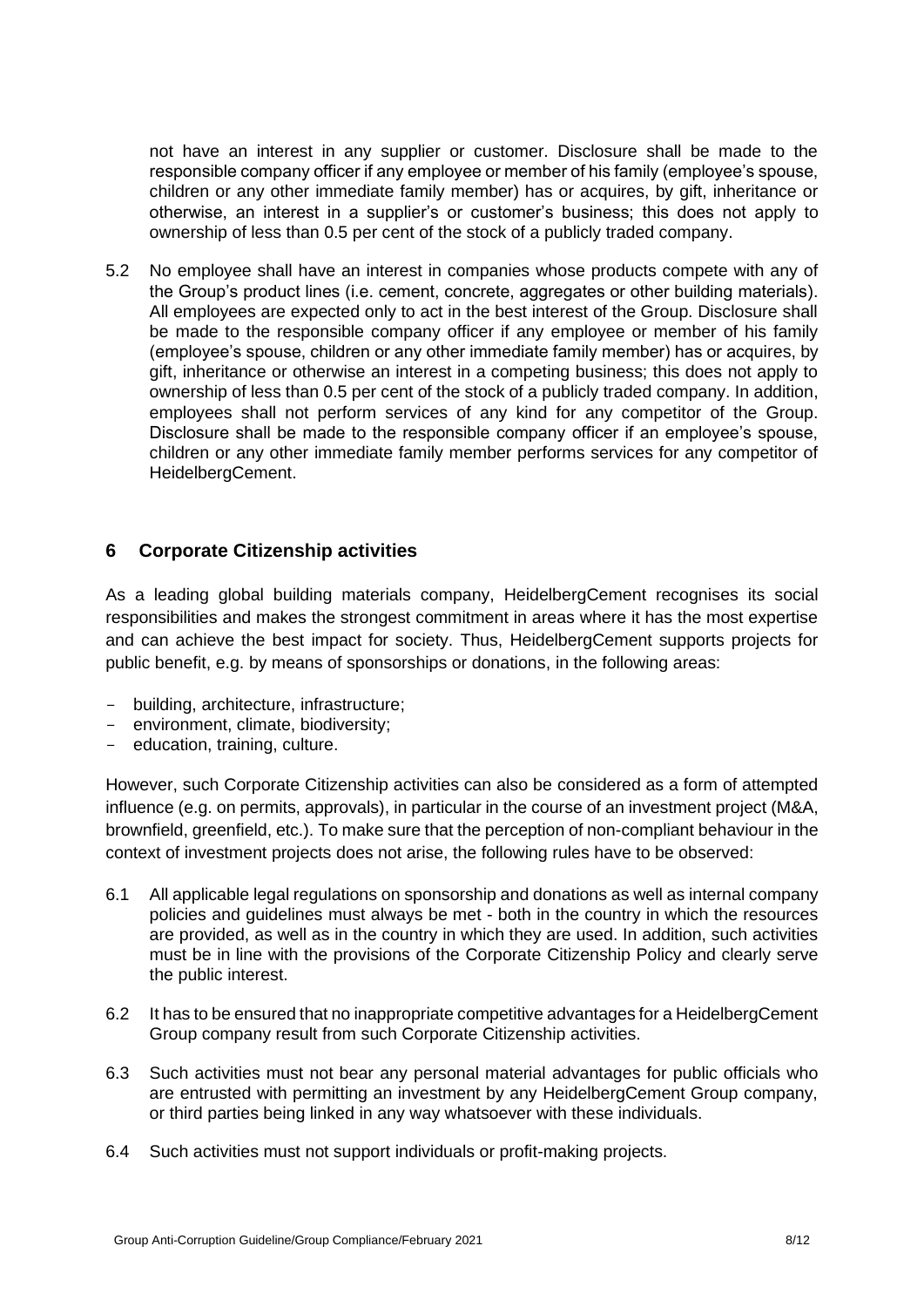- 6.5 Activities conducted in cooperation with public officials have to be carried out in a politically neutral manner.
- 6.6 All activities in the context of Corporate Citizenship engagement have to be conducted in full transparency, properly documented and approved by two persons, one of which has to be the responsible company officer of the respective country.

#### <span id="page-8-0"></span>**7 Appointing agents and advisors**

- 7.1 Naturally, rules prohibiting bribery of, or improper gifts to, employees of business partners or public authorities may not be circumvented by appointing agents or advisors.
- 7.2 Agent and advisor contracts are sometimes scrutinised by tax authorities and law enforcement agencies. Anyone who is unable to show a legitimate business purpose for an agent or advisor contract could be suspected of having entered into the agent or advisor contract for the purpose of circumventing the regulation prohibiting bribery. Furthermore, not performing a proper due diligence may be considered as negligent financing of bribery. To make sure that agent and advisor contracts have a legitimate business purpose, follow these steps:
	- 7.2.1 As in all other business transactions, the identity of the parties must be clear. This includes persons acting on behalf of a corporation, partnership, or other legal entity. For new business partners in jurisdictions under which no contracts were concluded in the past and in case of doubt, natural persons should be asked to submit identification and corporations or other legal entities should provide official confirmation of their existence (business register extract, good standing certificate, etc.).
	- 7.2.2 The contractual partner must be identified in the contract with his or her name, business address, and, if applicable, the names of the persons acting on the contractual partner's behalf, as well as bank accounts which will be used to receive payments.
	- 7.2.3 Where possible, contracts should not be entered into with companies from offshore tax havens ("offshore companies"). If a contract with such an offshore company is unavoidable, make sure the owner or owners of this company are identified and retain this documentation separate from the contract. Special caution is to be paid in case of contracts with letterbox companies.
	- 7.2.4 The HeidelbergCement Group company directly benefitting from the agent or advisory service will normally be a party to the contract. If this is not possible because of unusual circumstances, the rights and obligations arising from the contract must be transferred to the company that benefits from the contract and the fee must be charged to this company.
	- 7.2.5 The agent or advisory service must be described in specific terms. If compensation is due on the successful completion of a transaction, the contract must contain clear language defining what it means to complete a transaction. This may be defined as the execution of a contract by all parties, or different benchmarks may be used.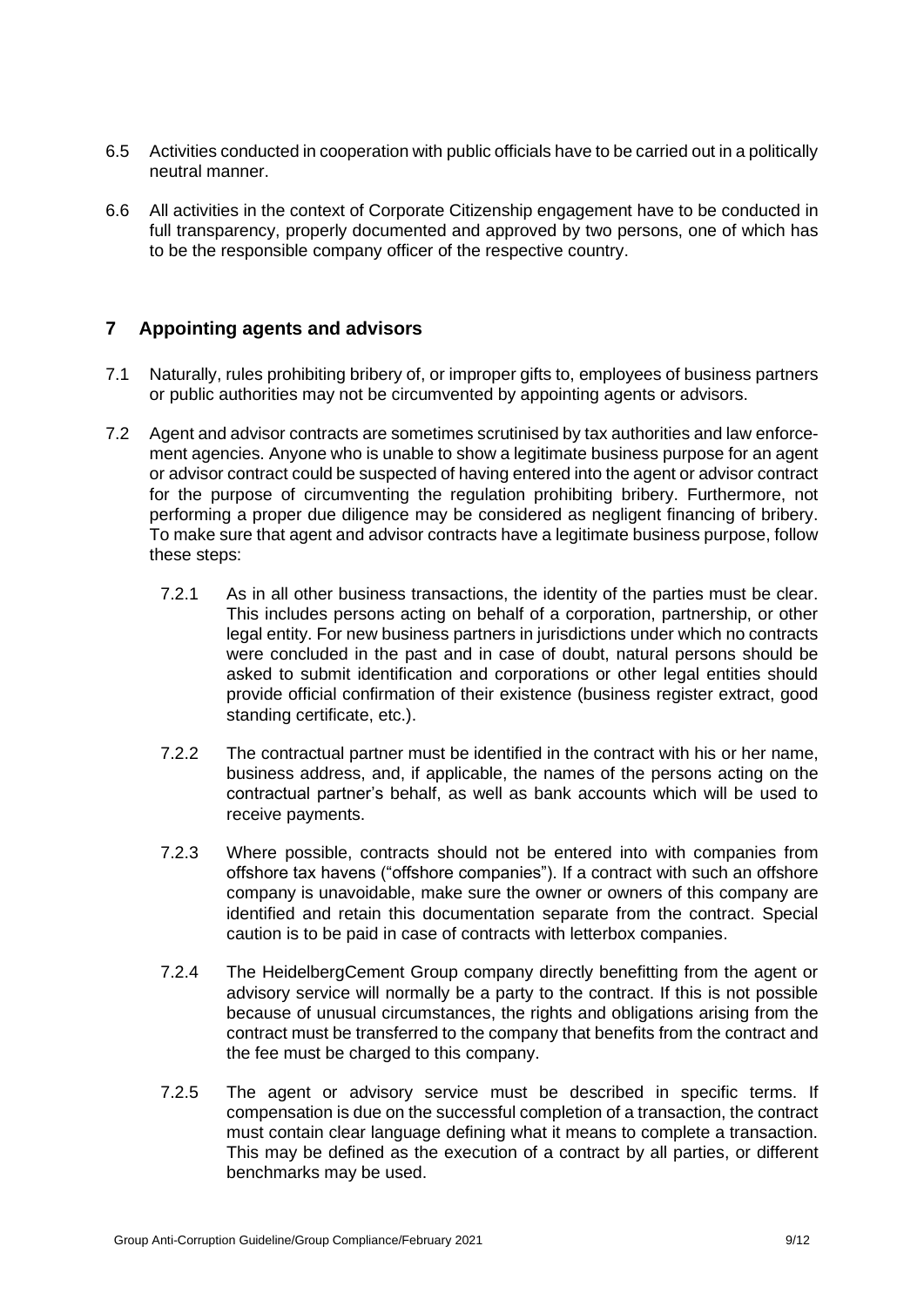- 7.2.6 If an advisor is to provide consulting services, there must be an indication of whether, by what means (oral/written?, in how much detail?, evidence?), and at what intervals reporting is required. The reporting duty of the advisor or consultant must be monitored. If no written reporting duty is required of the advisor or consultant, then the employee must maintain evidence of oral reports, telephone conversations, meetings, etc.
- 7.2.7 The duration or term of the contract must be clearly stated, as well as any options to renew or extend the contract.
- 7.2.8 The fee must be commensurate with the agent or advisory services due.
- 7.2.9 The contract must contain clauses in which the agent or advisor expressly agrees to observe all existing laws in connection with the contract, including tax, anticorruption, trade sanctions and competition or antitrust laws. Any breach of these clauses by the agent or advisor shall be regarded as a material breach of the contract and shall entitle the HeidelbergCement Group company to terminate the contract immediately.
- 7.2.10 The relevant legal department must be involved at a sufficiently early stage so that it can provide constructive legal advice and monitor compliance with HeidelbergCement Group policies and guidelines.
- 7.2.11 Except in rare circumstances, public officials, and politicians should not be parties to agent or advisor contracts. If, however, such a contract is considered, careful attention must be paid in order to ensure that the contract does not require a particular vote or regulatory decision in which the HeidelbergCement Group company has an interest.

#### <span id="page-9-0"></span>**8 Mergers and acquisitions**

- 8.1 As a successor entity, HeidelbergCement may be held liable for past violations of anticorruption laws committed by any company merged or acquired: thus, the consequences may be relevant for the Group, the company and individuals involved, both in terms of reputations and legal prosecution. HeidelbergCement is therefore committed to avoiding the risk of acquiring controlling interest in a third company with potential exposure to corruption or characterised by ineffective anticorruption compliance practices.
- 8.2 When HeidelbergCement is involved in merger and acquisition projects it is recommended to review, as part of the due diligence process, the activities of the target company in order to reasonably determine that it will not become involved in past, present and future corruption activities. In addition, specific representations and warranties and where applicable the appropriate indemnities should be inserted in the relevant agreements.
- 8.3 In the performance of the due diligence activity, it is recommended to pay attention to the following types of information:
	- the percentage of the target company's business derived from government contracts;
	- the types and identities of the intermediaries that the target company uses and their compensation;
	- the involvement of public officials in the target company's business (as owner, directors, employees or their relatives)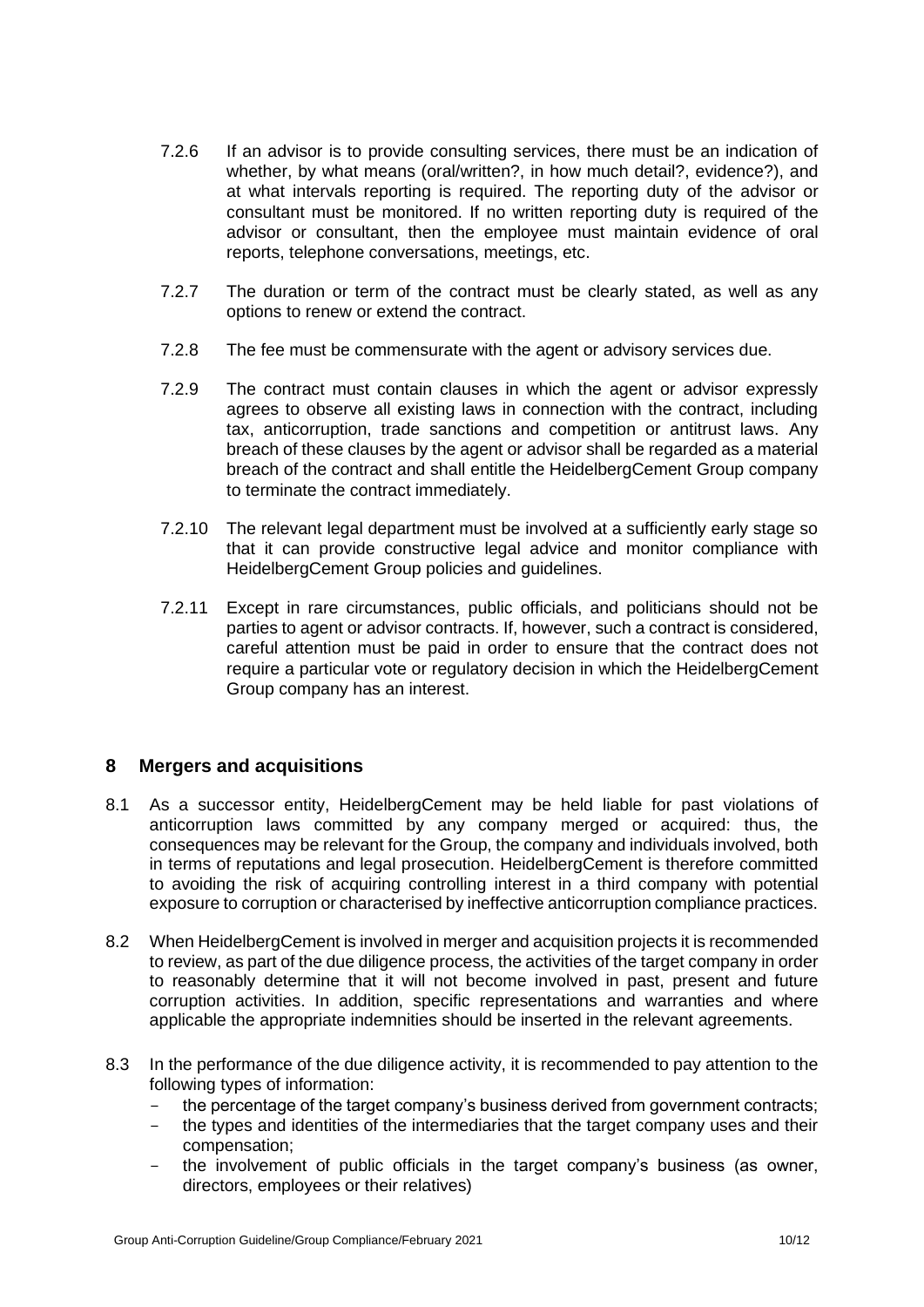- the compliance of the target company's internal controls, books and records with the applicable laws and international standards;
- whether the target company has ever been accused of violating anticorruption laws, requiring it to disclose any prior relevant issues including incidents of bribery, corruption or criminal allegations.

# <span id="page-10-0"></span>**9 Training**

- 9.1 All employees whose work involves the potential for corrupt behaviour must receive training based on the obligations set out within this Guideline.
- 9.2 The supervisor of an employee will provide the initial training for that employee when the supervisor familiarises the employee with his or her duties. This initial training must be thorough and this Guideline shared in printed or electronic format. For follow-up training, internal or external training programmes should be used, as well as regular internal specialist meetings (purchaser, sales, HTC, CCM, regular department meetings, etc.) and, if available, e-c@mpus and web-based training.
- 9.3 The initial and follow-up training must be documented. Employees must receive anticorruption training at least once every two years.

#### <span id="page-10-1"></span>**10 Personnel rotation, two-person integrity, documentation**

- 10.1 In addition to proper hiring practices and appropriate training, HeidelbergCement Group companies should take other steps to reduce the risk of corrupt behaviour.
- 10.2 One way to reduce the risk of corruption is to regularly change or rotate personnel assignments which are particularly exposed to corruption such as the purchasing function. Such changes reduce the risk that an employee will be exposed to advantages or gifts, be it personal or for a third party, from business partners or become too close to business partners and thereby lose the critical distance necessary to represent the interests of the HeidelbergCement Group.
- 10.3 Employees are urged to apply the two-person integrity principle in all business transactions of significant value. Not only does this make business sense for the company because two people will always see and perceive more than a single person, but it forms an effective control against conscious or unconscious misconduct in procurement and supply activities.
- 10.4 The two-person integrity principle also applies to the separation of operational and monitoring functions. For example, the checking and allocation of an invoice may not be performed by the same person who made the decision to place the order. Only very low value orders are exceptions to this rule.
- 10.5 Every business transaction that leads to payments or deliveries must be documented following best business practices and included in the company's accounting records. The documentation and accounting entries must accurately represent the actual situation. If documents or accounting entries are not produced or do not accurately represent the actual situation, this discrepancy must be investigated.